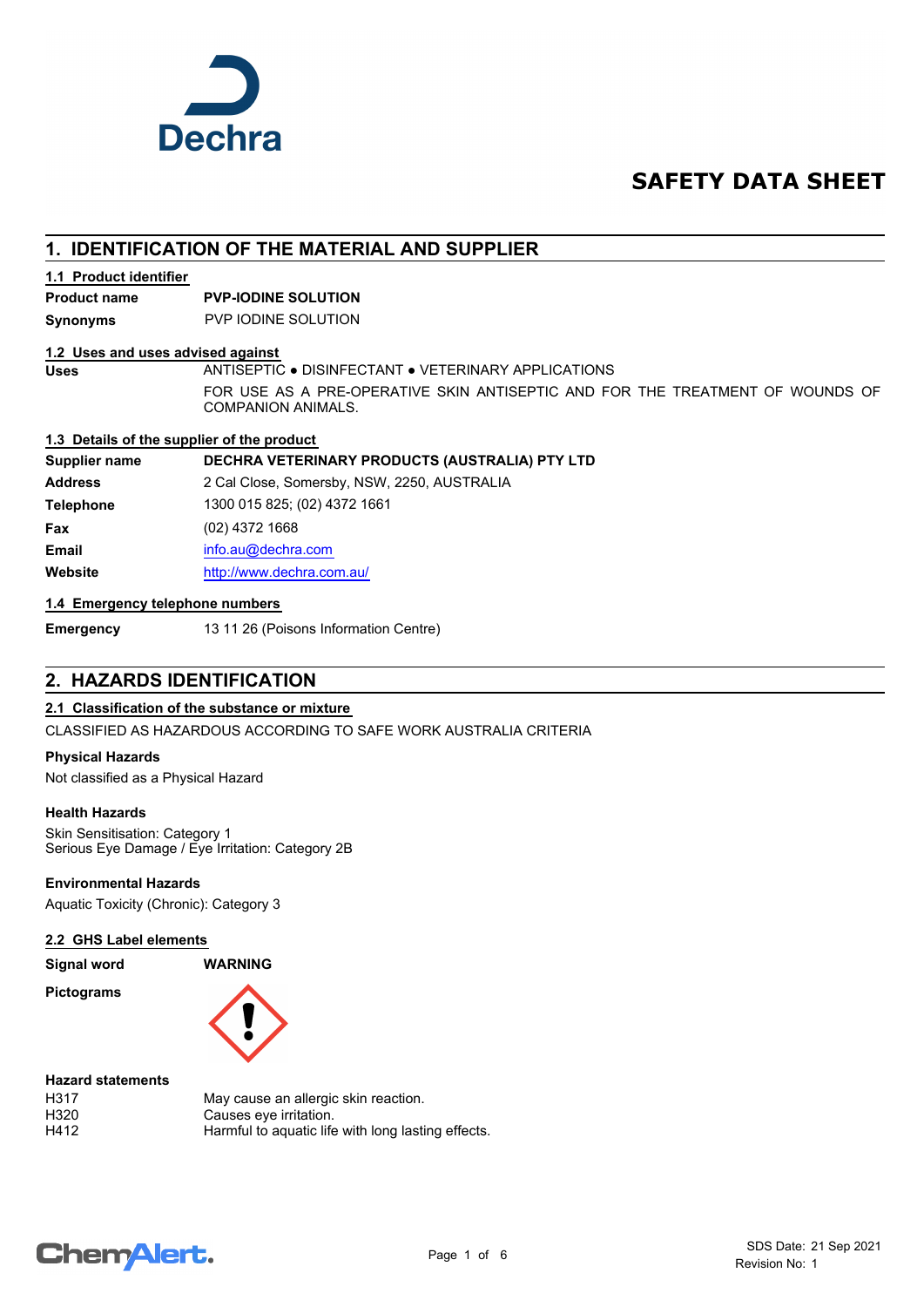# **PRODUCT NAME PVP-IODINE SOLUTION**

#### **Prevention statements**

| P <sub>261</sub> | Avoid breathing dust/fume/gas/mist/vapours/spray.                                             |
|------------------|-----------------------------------------------------------------------------------------------|
| P264             | Wash thoroughly after handling.                                                               |
| P272             | Contaminated work clothing should not be allowed out of the workplace.                        |
| P273             | Avoid release to the environment.                                                             |
| P280             | Wear protective gloves/protective clothing/eye protection/face protection/hearing protection. |
|                  |                                                                                               |

### **Response statements**

| P302 + P352        | IF ON SKIN: Wash with plenty of water.                                                                     |
|--------------------|------------------------------------------------------------------------------------------------------------|
| P305 + P351 + P338 | IF IN EYES: Rinse cautiously with water for several minutes. Remove contact lenses, if present and easy to |
|                    | do. Continue rinsing.                                                                                      |
| P321               | Specific treatment is advised - see first aid instructions.                                                |
| P333 + P313        | If skin irritation or rash occurs: Get medical advice/attention.                                           |
| P337 + P313        | If eye irritation persists: Get medical advice/attention.                                                  |
| P362 + P364        | Take off contaminated clothing and wash it before reuse.                                                   |

#### **Storage statements**

None allocated.

## **Disposal statements**

P501 Dispose of contents/container in accordance with relevant regulations.

## **2.3 Other hazards**

No information provided.

# **3. COMPOSITION/ INFORMATION ON INGREDIENTS**

### **3.1 Substances / Mixtures**

| Ingredient                             | <b>CAS Number</b> | <b>EC Number</b> | Content    |
|----------------------------------------|-------------------|------------------|------------|
| POLYVINYLPYRROLIDONE IODINE (BETADINE) | 25655-41-8        | 607-771-8        | 10%        |
| NON HAZARDOUS INGREDIENTS              | Not Available     | Not Available    | ⊦Remainder |

# **4. FIRST AID MEASURES**

### **4.1 Description of first aid measures**

| Eye                         | If in eyes, hold eyelids apart and flush continuously with running water. Continue flushing until advised to<br>stop by a Poisons Information Centre, a doctor, or for at least 15 minutes. |
|-----------------------------|---------------------------------------------------------------------------------------------------------------------------------------------------------------------------------------------|
| <b>Inhalation</b>           | Exposure is considered unlikely. Due to product form / nature of use, an inhalation hazard is not anticipated.                                                                              |
| <b>Skin</b>                 | No adverse effects are anticipated. However, if an adverse reaction due to skin contact occurs, gently flush<br>affected areas with water and discontinue use.                              |
| Ingestion                   | For advice, contact a Poisons Information Centre on 13 11 26 (Australia Wide) or a doctor (at once). If<br>swallowed, do not induce vomiting.                                               |
| <b>First aid facilities</b> | Eye wash facilities and normal washroom facilities should be available.                                                                                                                     |

### **4.2 Most important symptoms and effects, both acute and delayed**

May cause sensitisation by skin contact.

### **4.3 Immediate medical attention and special treatment needed**

Treat symptomatically.

# **5. FIRE FIGHTING MEASURES**

### **5.1 Extinguishing media**

Use an extinguishing agent suitable for the surrounding fire.

### **5.2 Special hazards arising from the substance or mixture**

Non flammable. May evolve toxic gases if strongly heated.

### **5.3 Advice for firefighters**

No fire or explosion hazard exists.

# **ChemAlert.**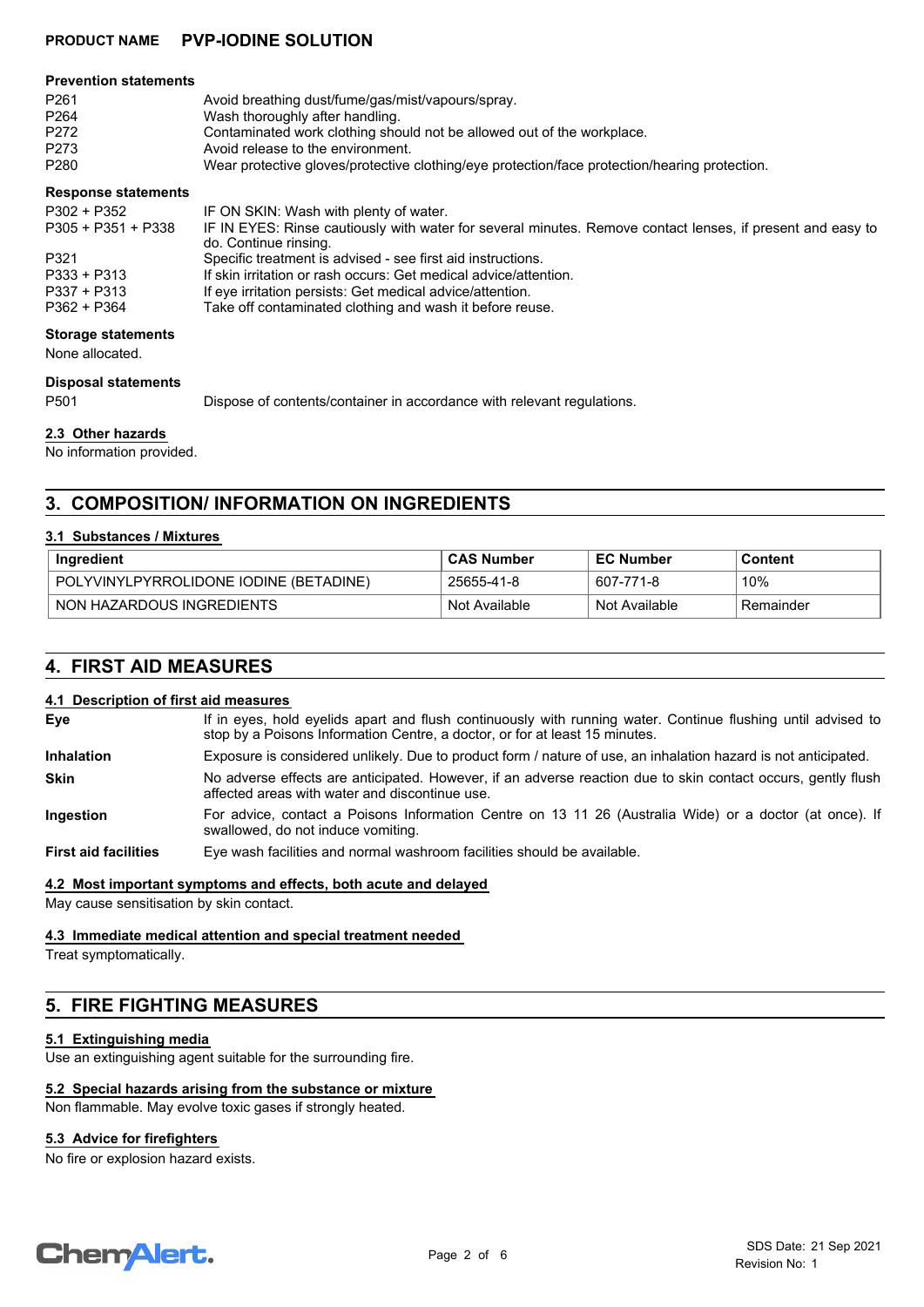### **5.4 Hazchem code**

None allocated.

# **6. ACCIDENTAL RELEASE MEASURES**

### **6.1 Personal precautions, protective equipment and emergency procedures**

Wear Personal Protective Equipment (PPE) as detailed in section 8 of the SDS.

### **6.2 Environmental precautions**

Prevent product from entering drains and waterways.

### **6.3 Methods of cleaning up**

Contain spillage, then cover / absorb spill with non-combustible absorbent material (vermiculite, sand, or similar), collect and place in suitable containers for disposal.

### **6.4 Reference to other sections**

See Sections 8 and 13 for exposure controls and disposal.

# **7. HANDLING AND STORAGE**

### **7.1 Precautions for safe handling**

Before use carefully read the product label. Use of safe work practices are recommended to avoid eye or skin contact and inhalation. Observe good personal hygiene, including washing hands before eating. Prohibit eating, drinking and smoking in contaminated areas.

### **7.2 Conditions for safe storage, including any incompatibilities**

Store in a cool, dry, well ventilated area, removed from foodstuffs. Ensure containers are adequately labelled, protected from physical damage and sealed when not in use. Store below 30°C.

### **7.3 Specific end uses**

No information provided.

# **8. EXPOSURE CONTROLS / PERSONAL PROTECTION**

### **8.1 Control parameters**

### **Exposure standards**

No exposure standards have been entered for this product.

### **Biological limits**

No biological limit values have been entered for this product.

### **8.2 Exposure controls**

Avoid inhalation. Use in well ventilated areas. **Engineering controls**

# **PPE**

| Eye / Face         | Not required under normal conditions of use. |
|--------------------|----------------------------------------------|
| <b>Hands</b>       | Not required under normal conditions of use. |
| <b>Body</b>        | Not required under normal conditions of use. |
| <b>Respiratory</b> | Not required under normal conditions of use. |

# **9. PHYSICAL AND CHEMICAL PROPERTIES**

# **9.1 Information on basic physical and chemical properties**

| Appearance              | <b>BROWN LIQUID</b>  |
|-------------------------|----------------------|
| <b>Odour</b>            | <b>SLIGHT ODOUR</b>  |
| <b>Flammability</b>     | <b>NON FLAMMABLE</b> |
| <b>Flash point</b>      | <b>NOT RELEVANT</b>  |
| <b>Boiling point</b>    | <b>NOT AVAILABLE</b> |
| <b>Melting point</b>    | <b>NOT AVAILABLE</b> |
| <b>Evaporation rate</b> | <b>NOT AVAILABLE</b> |
| pН                      | 4.5 to 5.5           |
| <b>Vapour density</b>   | <b>NOT AVAILABLE</b> |

# **ChemAlert.**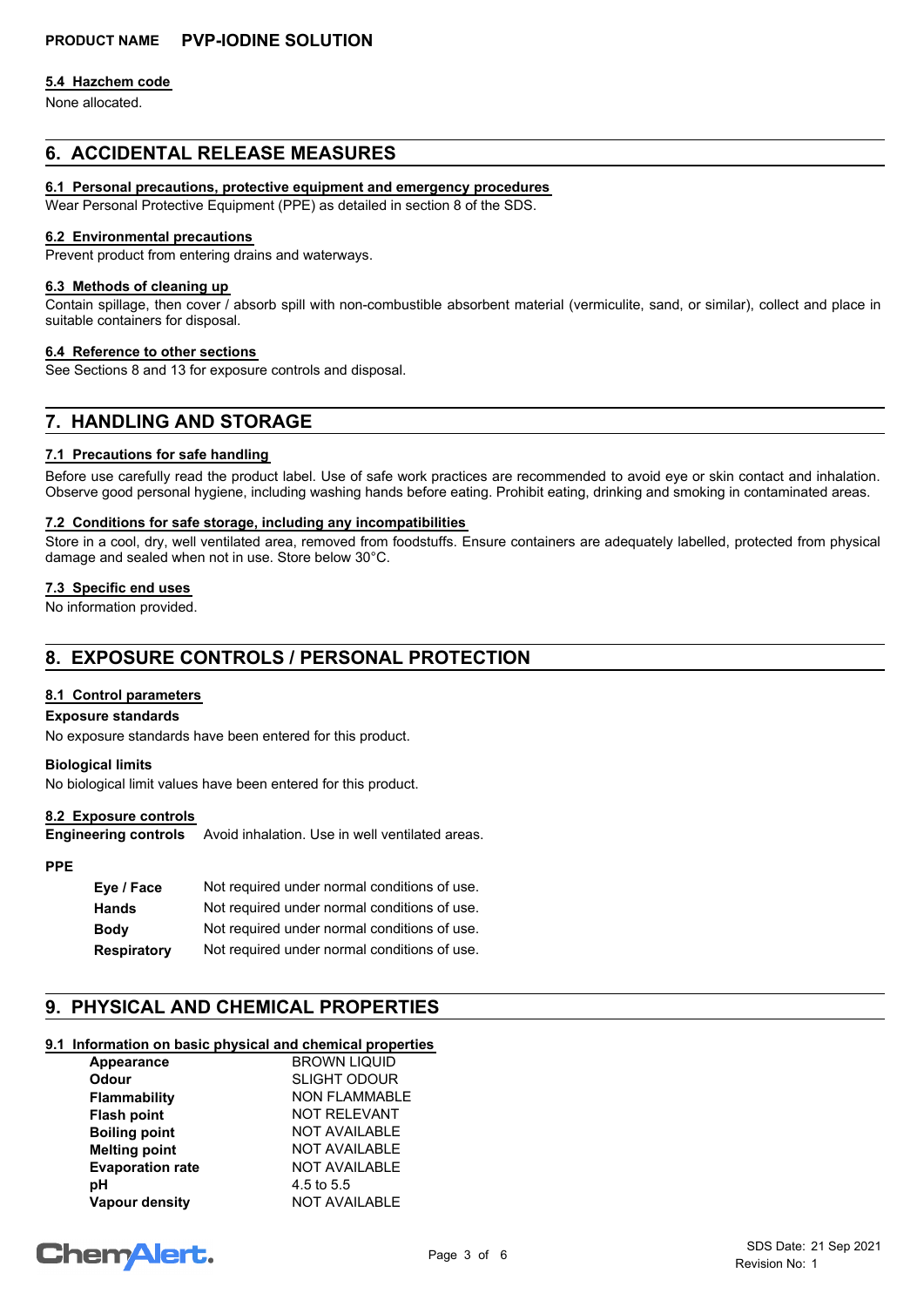# **PRODUCT NAME PVP-IODINE SOLUTION**

### **9.1 Information on basic physical and chemical properties**

| <b>Relative density</b>          | 1.02 to 1.04         |
|----------------------------------|----------------------|
| Solubility (water)               | SOI UBI F            |
| Vapour pressure                  | <b>NOT AVAILABLE</b> |
| <b>Upper explosion limit</b>     | <b>NOT RELEVANT</b>  |
| <b>Lower explosion limit</b>     | NOT RFI FVANT        |
| <b>Partition coefficient</b>     | NOT AVAII ABI F      |
| <b>Autoignition temperature</b>  | <b>NOT AVAILABLE</b> |
| <b>Decomposition temperature</b> | <b>NOT AVAILABLE</b> |
| <b>Viscosity</b>                 | NOT AVAII ABI F      |
| <b>Explosive properties</b>      | <b>NOT AVAILABLE</b> |
| <b>Oxidising properties</b>      | NOT AVAILABLE        |
| <b>Odour threshold</b>           | <b>NOT AVAILABLE</b> |

# **10. STABILITY AND REACTIVITY**

### **10.1 Reactivity**

Carefully review all information provided in sections 10.2 to 10.6.

### **10.2 Chemical stability**

Stable under recommended conditions of storage.

### **10.3 Possibility of hazardous reactions**

Polymerization will not occur.

### **10.4 Conditions to avoid**

Avoid heat, sparks, open flames and other ignition sources.

### **10.5 Incompatible materials**

Compatible with most commonly used materials.

### **10.6 Hazardous decomposition products**

May evolve toxic gases if heated to decomposition.

# **11. TOXICOLOGICAL INFORMATION**

### **11.1 Information on toxicological effects**

Based on available data, the classification criteria are not met. When this antiseptic is used as recommended, health effects from occupational exposure are considered unlikely. **Acute toxicity**

### **Information available for the ingredients:**

| Ingredient                             |                                                                                                                                                                         | Oral LD50                                                                                        | <b>Dermal LD50</b> | <b>Inhalation LC50</b> |
|----------------------------------------|-------------------------------------------------------------------------------------------------------------------------------------------------------------------------|--------------------------------------------------------------------------------------------------|--------------------|------------------------|
| POLYVINYLPYRROLIDONE IODINE (BETADINE) |                                                                                                                                                                         | 8100 mg/kg (mouse)                                                                               |                    | $- -$                  |
| <b>Skin</b>                            | Not classified as a skin irritant. This product may be intended to be applied to the skin (antiseptic). Prolonged<br>or repeated contact may result in mild irritation. |                                                                                                  |                    |                        |
| Eye                                    |                                                                                                                                                                         | Contact may result in mild irritation, lacrimation and redness.                                  |                    |                        |
| <b>Sensitisation</b>                   |                                                                                                                                                                         | May cause an allergic skin reaction. This product is not classified as a respiratory sensitiser. |                    |                        |
| <b>Mutagenicity</b>                    |                                                                                                                                                                         | Not classified as a mutagen.                                                                     |                    |                        |
| Carcinogenicity                        |                                                                                                                                                                         | Not classified as a carcinogen.                                                                  |                    |                        |
| <b>Reproductive</b>                    | Not classified as a reproductive toxin.                                                                                                                                 |                                                                                                  |                    |                        |
| STOT - single<br>exposure              | Not classified as causing organ damage from single exposure. However, over exposure may result in mild<br>irritation of the nose and throat.                            |                                                                                                  |                    |                        |
| <b>STOT - repeated</b><br>exposure     |                                                                                                                                                                         | Not classified as causing organ damage from repeated exposure.                                   |                    |                        |
| <b>Aspiration</b>                      | Not classified as causing aspiration.                                                                                                                                   |                                                                                                  |                    |                        |

# **12. ECOLOGICAL INFORMATION**

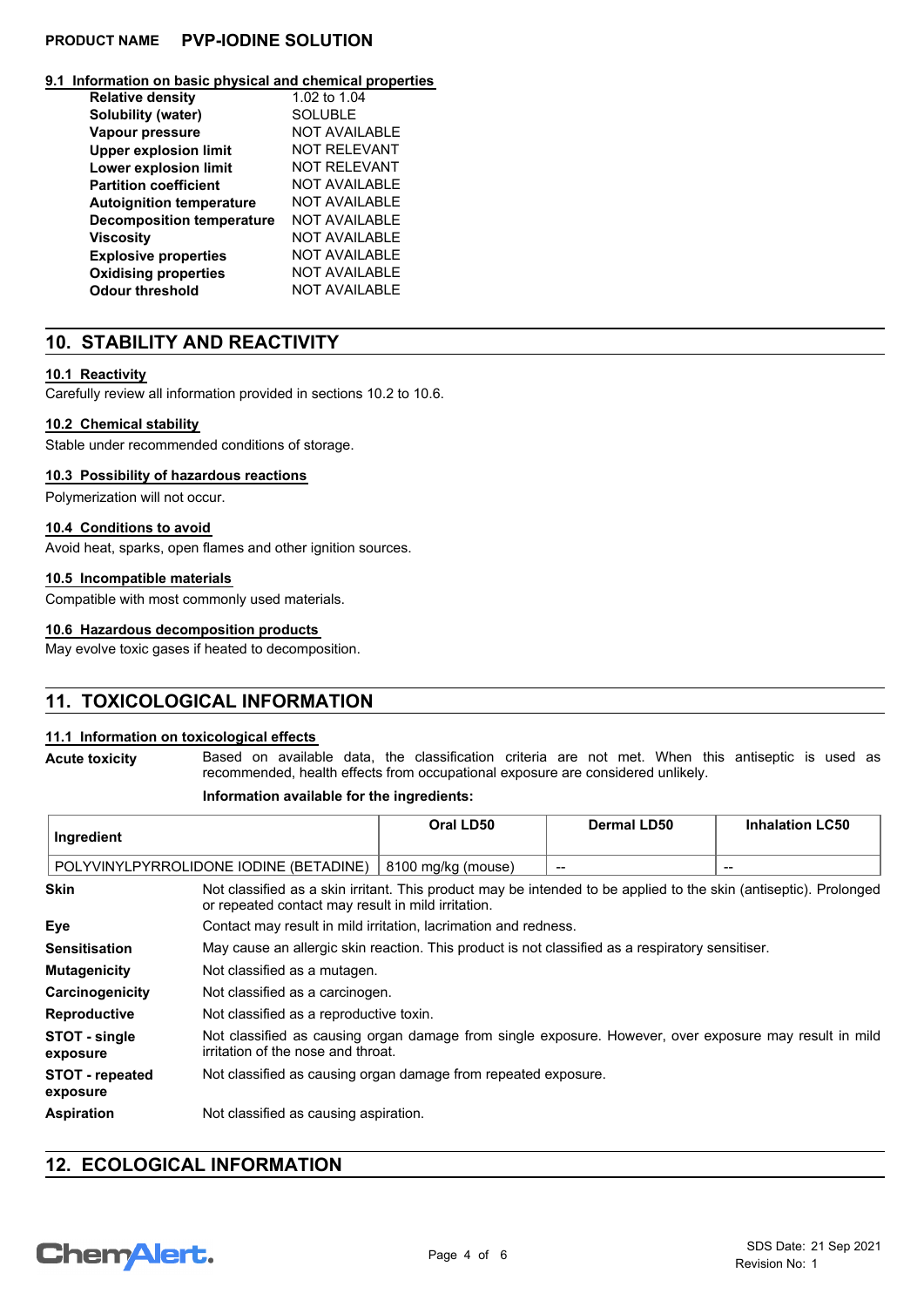### **12.1 Toxicity**

Harmful to aquatic life with long lasting effects.

**12.2 Persistence and degradability**

No information provided.

### **12.3 Bioaccumulative potential**

No information provided.

### **12.4 Mobility in soil**

No information provided.

### **12.5 Other adverse effects**

No information provided.

# **13. DISPOSAL CONSIDERATIONS**

### **13.1 Waste treatment methods**

No special precautions are required for the disposal of this product. **Waste disposal** Legislation **Dispose of in accordance with relevant local legislation.** 

# **14. TRANSPORT INFORMATION**

### **NOT CLASSIFIED AS A DANGEROUS GOOD BY THE CRITERIA OF THE ADG CODE, IMDG OR IATA**

|                                     | <b>LAND TRANSPORT (ADG)</b> | <b>SEA TRANSPORT (IMDG / IMO)</b> | AIR TRANSPORT (IATA / ICAO) |
|-------------------------------------|-----------------------------|-----------------------------------|-----------------------------|
| 14.1 UN Number                      | None allocated.             | None allocated.                   | None allocated.             |
| 14.2 Proper<br><b>Shipping Name</b> | None allocated.             | None allocated.                   | None allocated.             |
| 14.3 Transport<br>hazard class      | None allocated.             | None allocated.                   | None allocated.             |
| 14.4 Packing Group                  | None allocated.             | None allocated.                   | None allocated.             |

### **14.5 Environmental hazards**

Not a Marine Pollutant.

### **14.6 Special precautions for user**

**Hazchem code** None allocated.

# **15. REGULATORY INFORMATION**

|                           | 15.1 Safety, health and environmental requlations/legislation specific for the substance or mixture                                                                |  |
|---------------------------|--------------------------------------------------------------------------------------------------------------------------------------------------------------------|--|
| Poison schedule           | A poison schedule number has not been allocated to this product using the criteria in the Standard for the<br>Uniform Scheduling of Medicines and Poisons (SUSMP). |  |
| APVMA Numbers             | 47834                                                                                                                                                              |  |
| <b>Classifications</b>    | Safe Work Australia criteria is based on the Globally Harmonised System (GHS) of Classification and<br>Labelling of Chemicals (GHS Revision 7).                    |  |
| <b>Inventory listings</b> | <b>AUSTRALIA: AIIC (Australian Inventory of Industrial Chemicals)</b><br>All components are listed on AIIC, or are exempt.                                         |  |

# **16. OTHER INFORMATION**

#### PERSONAL PROTECTIVE EQUIPMENT GUIDELINES: The recommendation for protective equipment contained within this report is provided as a guide only. Factors such as form of product, method of application, working environment, quantity used, product concentration and the availability of engineering controls should be considered before final selection of personal protective equipment is made. **Additional information**

# **ChemAlert.**